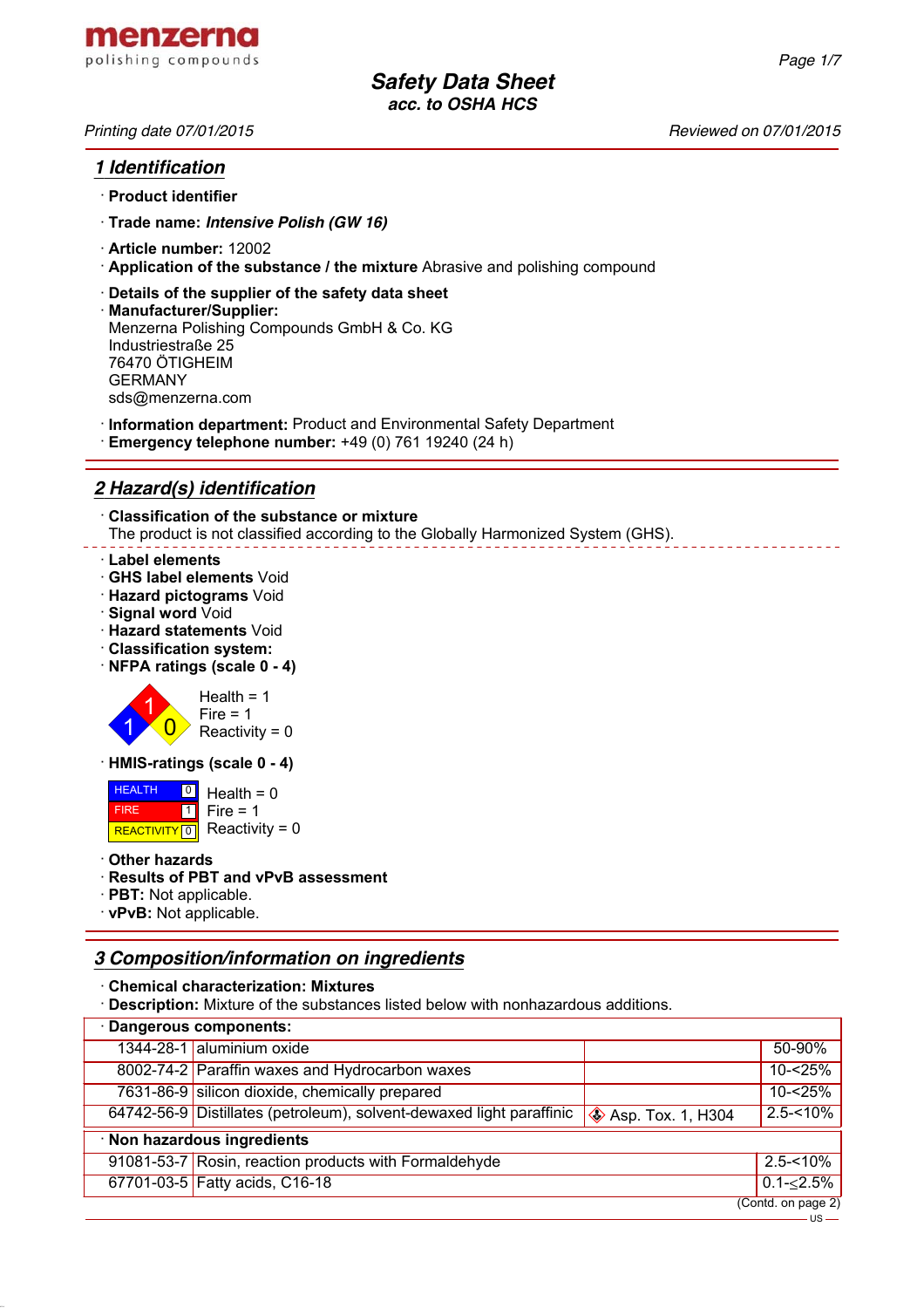**Trade name:** *Intensive Polish (GW 16)*

|                                        | TUUHU. UI DAYG 1 |
|----------------------------------------|------------------|
| 51274-00-1 Iron hydroxide oxide yellow | $0.1 - 2.5%$     |

### *4 First-aid measures*

- · **Description of first aid measures**
- · **General information:** No special measures required.
- · **After inhalation:** Supply fresh air; consult doctor in case of complaints.
- · **After skin contact:**

Immediately wash with water and soap and rinse thoroughly.

If skin irritation continues, consult a doctor.

· **After eye contact:**

Rinse opened eye for several minutes under running water. If symptoms persist, consult a doctor.

· **After swallowing:**

Rinse out mouth and then drink plenty of water.

If symptoms persist consult doctor.

- · **Information for doctor:**
- · **Most important symptoms and effects, both acute and delayed** No further relevant information available.
- · **Indication of any immediate medical attention and special treatment needed** Treat according to symptoms.

## *5 Fire-fighting measures*

- · **Extinguishing media**
- · **Suitable extinguishing agents:** Water spray, foam, dry powder or carbon dioxide.
- · **For safety reasons unsuitable extinguishing agents:** Water with full jet
- · **Special hazards arising from the substance or mixture** Nitrogen oxides (NOx)
- · **Advice for firefighters**
- · **Protective equipment:**

Wear self-contained respiratory protective device.

Wear fully protective suit.

## *6 Accidental release measures*

· **Personal precautions, protective equipment and emergency procedures**

Keep unnecessary personnel away. Ensure adequate ventilation. Use personal protection recommended in section 8.

- · **Environmental precautions:** Do not allow to enter sewers/ surface or ground water.
- · **Methods and material for containment and cleaning up:** Pick up mechanically.
- **Reference to other sections**

See Section 7 for information on safe handling.

See Section 8 for information on personal protection equipment.

See Section 13 for disposal information.

# *7 Handling and storage*

- · **Handling:**
- · **Precautions for safe handling** No special precautions are necessary if used correctly.
- · **Information about protection against explosions and fires:** No special measures required.
- · **Conditions for safe storage, including any incompatibilities**
- · **Storage:**
- · **Requirements to be met by storerooms and receptacles:**
- Store in a well-ventilated place. Storage temperature: between 15 °C and 25 °C.
- · **Information about storage in one common storage facility:** Not required.

(Contd. of page 1)

menzerna polishing compounds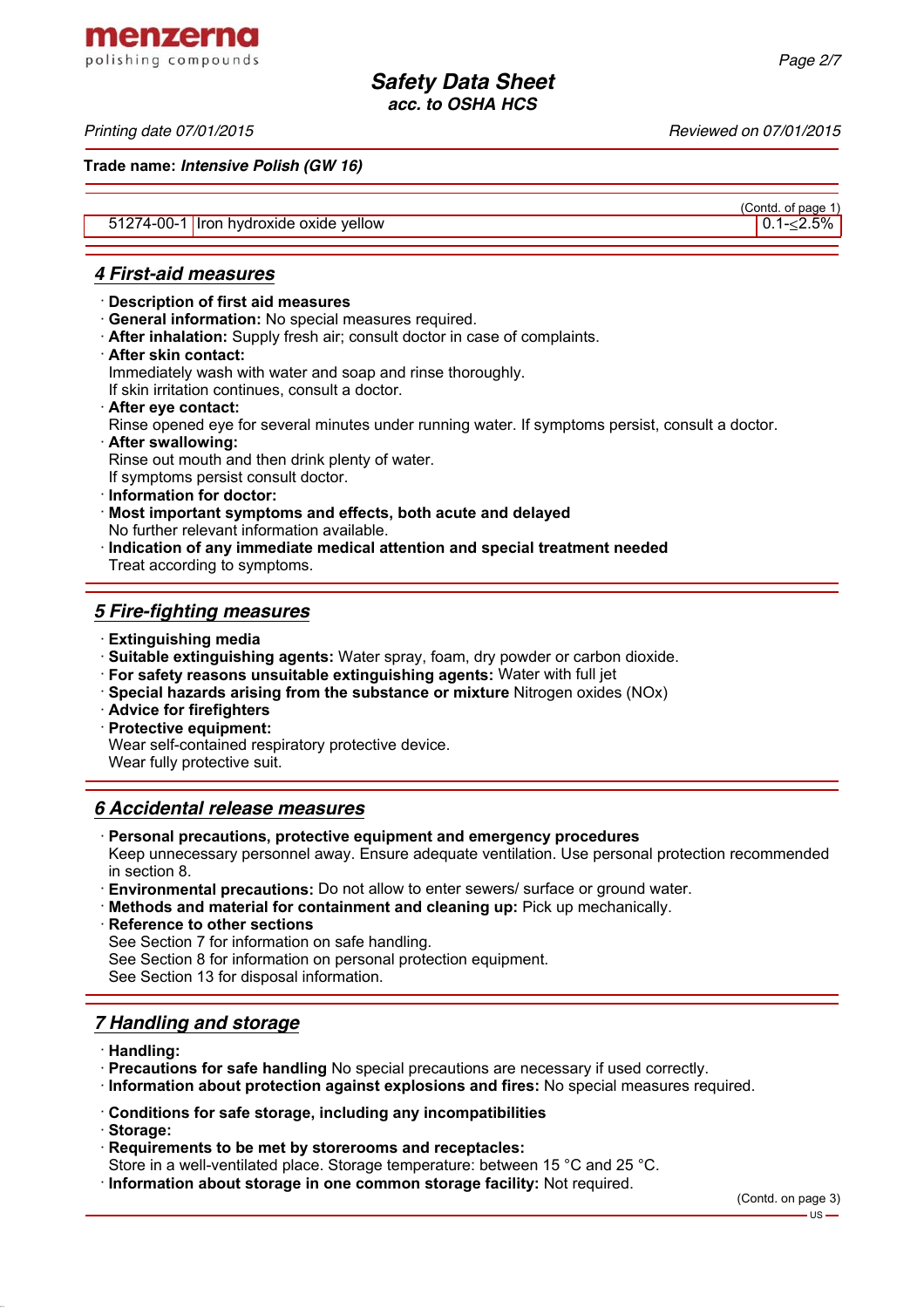(Contd. of page 2)

*Safety Data Sheet acc. to OSHA HCS*

menzerna polishing compounds

*Printing date 07/01/2015 Reviewed on 07/01/2015*

**Trade name:** *Intensive Polish (GW 16)*

· **Further information about storage conditions:** None.

· **Specific end use(s)** No further relevant information available.

## *8 Exposure controls/personal protection*

· **Additional information about design of technical systems:** No further data; see item 7.

#### · **Control parameters**

|                             | Components with limit values that require monitoring at the workplace:                                                                                                                                                                                                                                                                                                                                                                                                                                                                                                                                                                                                                                                                                                                                                                                                                                                                                                                                                                                                                                                                                                                                                                                                                                                                                                                                                        |
|-----------------------------|-------------------------------------------------------------------------------------------------------------------------------------------------------------------------------------------------------------------------------------------------------------------------------------------------------------------------------------------------------------------------------------------------------------------------------------------------------------------------------------------------------------------------------------------------------------------------------------------------------------------------------------------------------------------------------------------------------------------------------------------------------------------------------------------------------------------------------------------------------------------------------------------------------------------------------------------------------------------------------------------------------------------------------------------------------------------------------------------------------------------------------------------------------------------------------------------------------------------------------------------------------------------------------------------------------------------------------------------------------------------------------------------------------------------------------|
|                             | 1344-28-1 aluminium oxide                                                                                                                                                                                                                                                                                                                                                                                                                                                                                                                                                                                                                                                                                                                                                                                                                                                                                                                                                                                                                                                                                                                                                                                                                                                                                                                                                                                                     |
|                             | PEL Long-term value: 15*; 15** mg/m <sup>3</sup><br>*Total dust; ** Respirable fraction                                                                                                                                                                                                                                                                                                                                                                                                                                                                                                                                                                                                                                                                                                                                                                                                                                                                                                                                                                                                                                                                                                                                                                                                                                                                                                                                       |
| <b>REL</b>                  | Long-term value: 10* 5** mg/m <sup>3</sup><br>as Al*Total dust**Respirable/pyro powd./welding f.                                                                                                                                                                                                                                                                                                                                                                                                                                                                                                                                                                                                                                                                                                                                                                                                                                                                                                                                                                                                                                                                                                                                                                                                                                                                                                                              |
| <b>TLV</b>                  | Long-term value: 1* mg/m <sup>3</sup><br>as AI; *as respirable fraction                                                                                                                                                                                                                                                                                                                                                                                                                                                                                                                                                                                                                                                                                                                                                                                                                                                                                                                                                                                                                                                                                                                                                                                                                                                                                                                                                       |
|                             | 8002-74-2 Paraffin waxes and Hydrocarbon waxes                                                                                                                                                                                                                                                                                                                                                                                                                                                                                                                                                                                                                                                                                                                                                                                                                                                                                                                                                                                                                                                                                                                                                                                                                                                                                                                                                                                |
|                             | REL Long-term value: 2 mg/m <sup>3</sup>                                                                                                                                                                                                                                                                                                                                                                                                                                                                                                                                                                                                                                                                                                                                                                                                                                                                                                                                                                                                                                                                                                                                                                                                                                                                                                                                                                                      |
|                             | TLV   Long-term value: $2 \text{ mg/m}^3$                                                                                                                                                                                                                                                                                                                                                                                                                                                                                                                                                                                                                                                                                                                                                                                                                                                                                                                                                                                                                                                                                                                                                                                                                                                                                                                                                                                     |
|                             | 64742-56-9 Distillates (petroleum), solvent-dewaxed light paraffinic                                                                                                                                                                                                                                                                                                                                                                                                                                                                                                                                                                                                                                                                                                                                                                                                                                                                                                                                                                                                                                                                                                                                                                                                                                                                                                                                                          |
|                             | TWA Long-term value: 5 mg/m <sup>3</sup>                                                                                                                                                                                                                                                                                                                                                                                                                                                                                                                                                                                                                                                                                                                                                                                                                                                                                                                                                                                                                                                                                                                                                                                                                                                                                                                                                                                      |
|                             | Additional information: The lists that were valid during the creation were used as basis.                                                                                                                                                                                                                                                                                                                                                                                                                                                                                                                                                                                                                                                                                                                                                                                                                                                                                                                                                                                                                                                                                                                                                                                                                                                                                                                                     |
| degradation<br>be observed. | <b>Exposure controls</b><br>· Personal protective equipment:<br>General protective and hygienic measures:<br>Wash hands before breaks and at the end of work.<br>Keep away from foodstuffs, beverages and feed.<br>Do not eat or drink while working.<br>Avoid contact with the eyes.<br>Breathing equipment: Not necessary if room is well-ventilated.<br><b>Protection of hands:</b><br>Protective gloves are recommended.<br>The glove material has to be impermeable and resistant to the product/ the substance/ the preparation.<br>Due to missing tests no recommendation to the glove material can be given for the product/ the<br>preparation/ the chemical mixture.<br>Selection of the glove material on consideration of the penetration times, rates of diffusion and the<br><b>Material of gloves</b><br>The selection of the suitable gloves does not only depend on the material, but also on further marks of<br>quality and varies from manufacturer to manufacturer. As the product is a preparation of several<br>substances, the resistance of the glove material can not be calculated in advance and has therefore to be<br>checked prior to the application.<br>Penetration time of glove material<br>The exact break through time has to be found out by the manufacturer of the protective gloves and has to<br>Eye protection: Safety glasses<br><b>Body protection: Protective work clothing</b> |

(Contd. on page 4)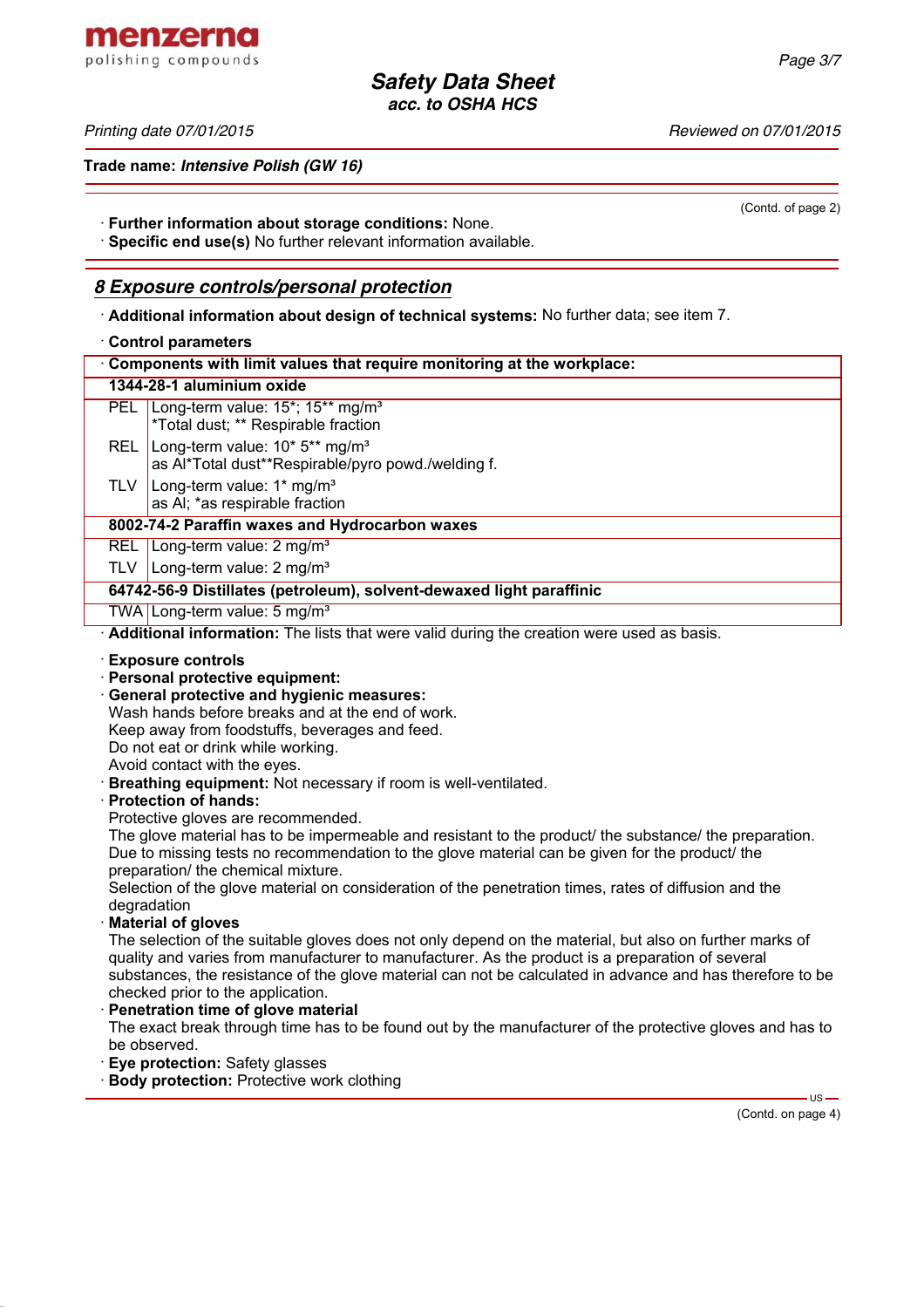menzerna polishing compounds

*Printing date 07/01/2015 Reviewed on 07/01/2015*

**Trade name:** *Intensive Polish (GW 16)*

(Contd. of page 3)

| 9 Physical and chemical properties                                                  |                                               |  |  |  |
|-------------------------------------------------------------------------------------|-----------------------------------------------|--|--|--|
| Information on basic physical and chemical properties<br><b>General Information</b> |                                               |  |  |  |
| Appearance:                                                                         |                                               |  |  |  |
| Form:<br>Color:                                                                     | Solid                                         |  |  |  |
| Odor:                                                                               | <b>Beige</b><br>Characteristic                |  |  |  |
| <b>Odour threshold:</b>                                                             | Not determined.                               |  |  |  |
| · pH-value:                                                                         | Not applicable.                               |  |  |  |
| Change in condition                                                                 |                                               |  |  |  |
| <b>Melting point/Melting range:</b>                                                 | $>$ 40 °C ( $>$ 104 °F)                       |  |  |  |
| <b>Boiling point/Boiling range:</b>                                                 | $> 100 °C$ ( $> 212 °F$ )                     |  |  |  |
| · Flash point:                                                                      | $> 100 °C$ ( $> 212 °F$ )                     |  |  |  |
| · Flammability (solid, gaseous):                                                    | Not determined.                               |  |  |  |
| · Decomposition temperature:                                                        | Not determined.                               |  |  |  |
| · Auto igniting:                                                                    | Product is not selfigniting.                  |  |  |  |
| Danger of explosion:                                                                | Product does not present an explosion hazard. |  |  |  |
| · Density:                                                                          | Not determined.                               |  |  |  |
| · Relative density                                                                  | Not determined.                               |  |  |  |
| · Vapour density                                                                    | Not applicable.                               |  |  |  |
| <b>Evaporation rate</b>                                                             | Not applicable.                               |  |  |  |
| Solubility in / Miscibility with                                                    |                                               |  |  |  |
| Water:                                                                              | Insoluble.                                    |  |  |  |
| · Partition coefficient (n-octanol/water): Not determined.                          |                                               |  |  |  |
| · Viscosity:                                                                        |                                               |  |  |  |
| Dynamic:                                                                            | Not applicable.                               |  |  |  |
| Kinematic:                                                                          | Not applicable.                               |  |  |  |
| $\cdot$ Other information                                                           | No further relevant information available.    |  |  |  |

### *10 Stability and reactivity*

- · **Reactivity** None under normal conditions.
- · **Chemical stability**
- · **Thermal decomposition / conditions to be avoided:**
- No decomposition if used according to specifications.
- · **Possibility of hazardous reactions** No dangerous reactions known.
- · **Conditions to avoid** No further relevant information available.
- · **Incompatible materials:** No further relevant information available.
- · **Hazardous decomposition products:** No dangerous decomposition products known.

## *11 Toxicological information*

- · **Information on toxicological effects**
- · **Acute toxicity:**
- · **Primary irritant effect:**
- · **on the skin:** No irritant effect.
- · **on the eye:** No irritating effect.
- · **Sensitization:** No sensitizing effects known.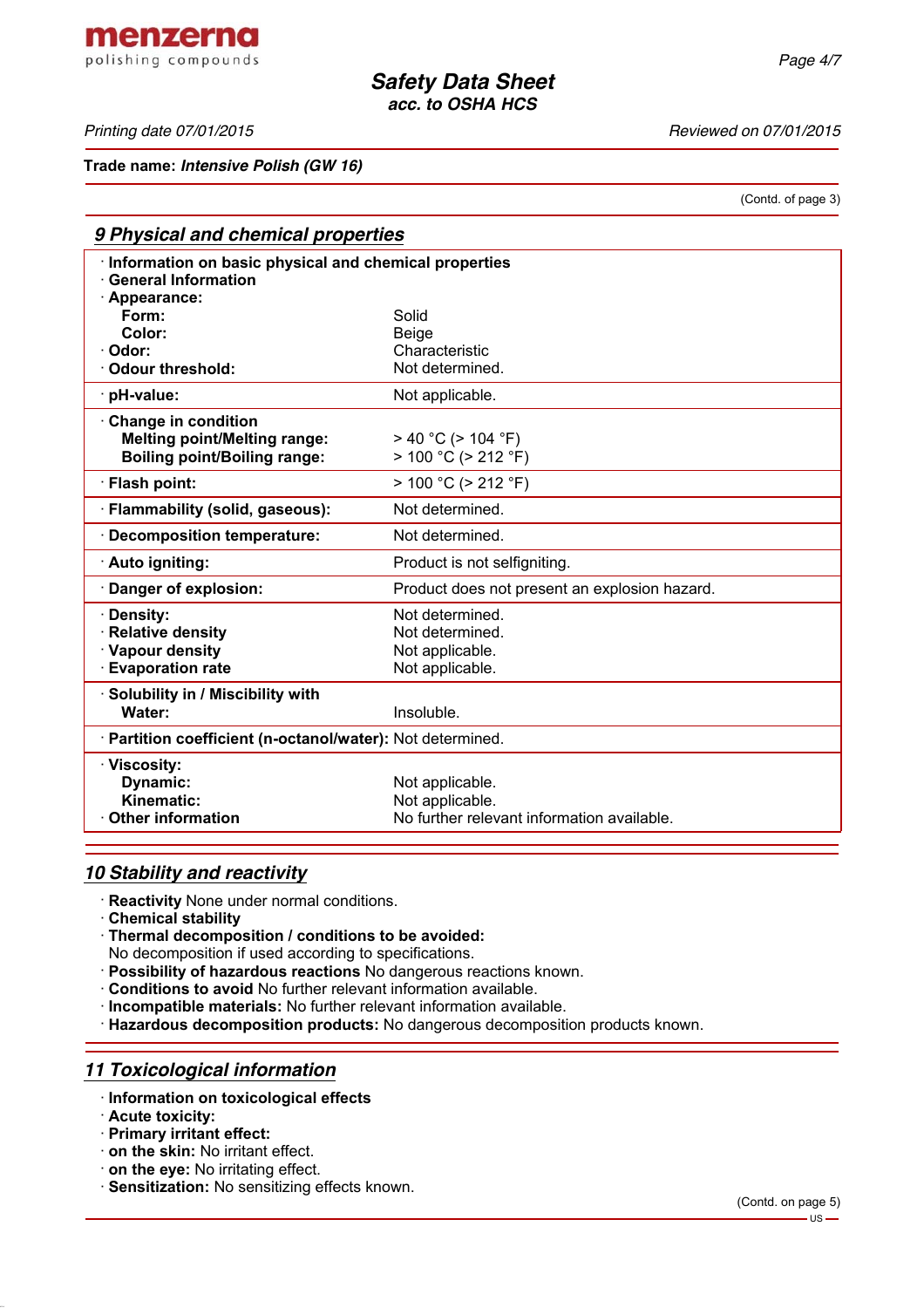menzerna polishing compounds

*Printing date 07/01/2015 Reviewed on 07/01/2015*

**Trade name:** *Intensive Polish (GW 16)*

(Contd. of page 4)

· **Additional toxicological information:**

· **OSHA-Ca (Occupational Safety & Health Administration)**

None of the ingredients is listed.

# *12 Ecological information*

- · **Toxicity**
- · **Aquatic toxicity:** No further relevant information available.
- · **Persistence and degradability** No further relevant information available.
- · **Behavior in environmental systems:**
- · **Bioaccumulative potential** No further relevant information available.
- · **Mobility in soil** No further relevant information available.
- · **Additional ecological information:**
- · **General notes:**

Water hazard class 1 (Self-assessment): slightly hazardous for water

Do not allow undiluted product or large quantities of it to reach ground water, water course or sewage system.

- · **Results of PBT and vPvB assessment**
- · **PBT:** Not applicable.
- · **vPvB:** Not applicable.

· **Other adverse effects** No further relevant information available.

## *13 Disposal considerations*

#### · **Waste treatment methods**

· **Recommendation:**

Must not be disposed of together with household garbage. Do not allow product to reach sewage system. Must be specially treated adhering to official regulations.

· **Waste disposal key:**

Waste codes should be determined in consultation with the customer, supplier and disposal.

· **Uncleaned packagings:**

· **Recommendation:** Disposal must be made according to official regulations.

## *14 Transport information*

| · UN-Number<br>· DOT, ADR, ADN, IMDG, IATA               | Void            |                 |
|----------------------------------------------------------|-----------------|-----------------|
| · UN proper shipping name<br>· DOT, ADR, ADN, IMDG, IATA | Void            |                 |
| · Transport hazard class(es)                             |                 |                 |
| · DOT, ADR, ADN, IMDG, IATA<br>· Class                   | Void            |                 |
| · Packing group<br>· DOT, ADR, IMDG, IATA                | Void            |                 |
| · Environmental hazards:<br>· Marine pollutant:          | No.             |                 |
| · Special precautions for user                           | Not applicable. |                 |
|                                                          |                 | (Contdonnone 6) |

(Contd. on page 6)  $-US -$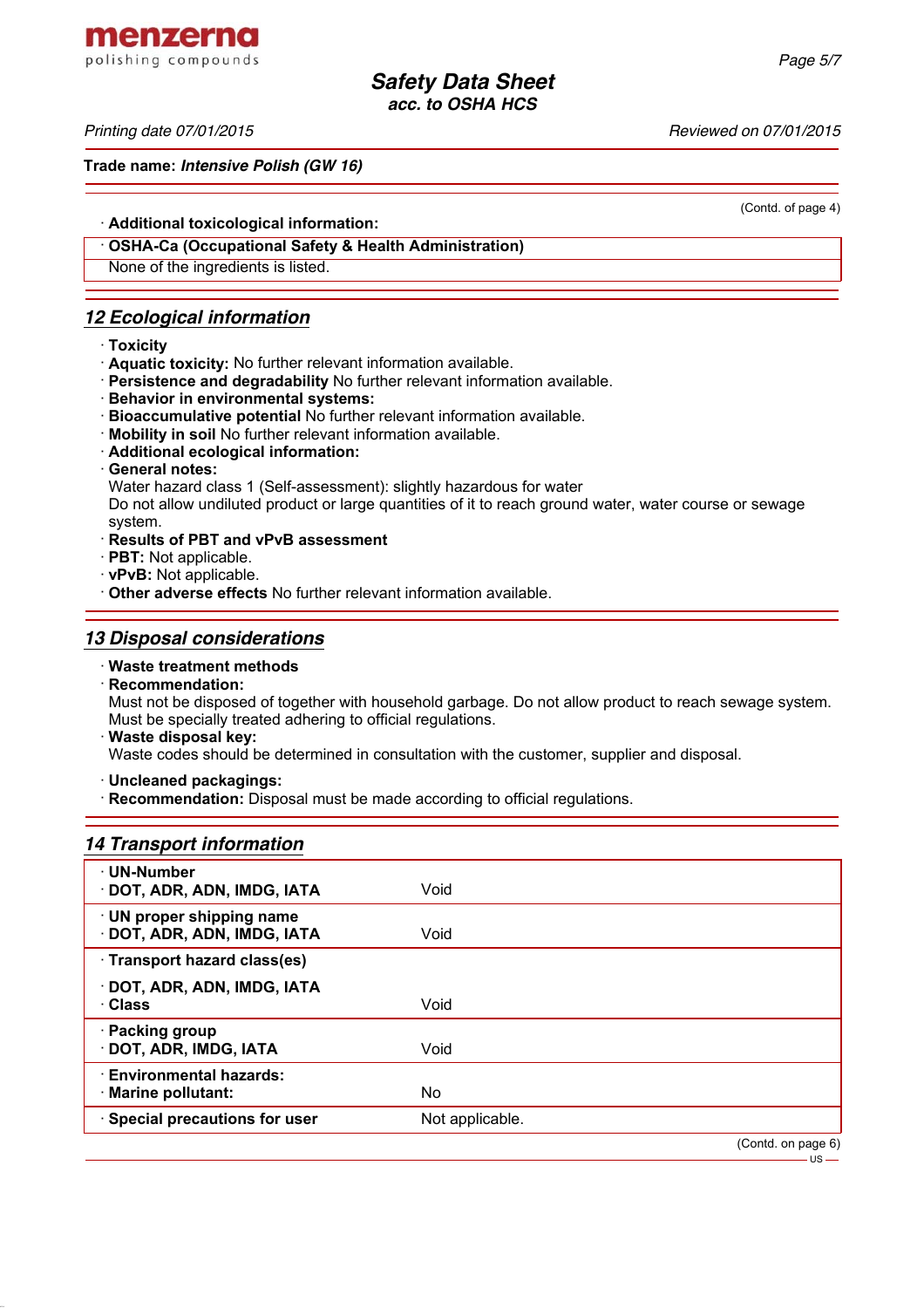menzerna polishing compounds

*Printing date 07/01/2015 Reviewed on 07/01/2015*

**Trade name:** *Intensive Polish (GW 16)*

|                                                                                                                                                                                                                          | (Contd. of page 5) |
|--------------------------------------------------------------------------------------------------------------------------------------------------------------------------------------------------------------------------|--------------------|
| Transport in bulk according to Annex II of                                                                                                                                                                               |                    |
| <b>MARPOL73/78 and the IBC Code</b><br>Not applicable.                                                                                                                                                                   |                    |
| · UN "Model Regulation":                                                                                                                                                                                                 |                    |
| <b>15 Regulatory information</b>                                                                                                                                                                                         |                    |
| Safety, health and environmental regulations/legislation specific for the substance or mixture<br>Regulation 1907/2006/EC, REACH concerning the Registration, Evaluation, Authorisation and Restriction<br>of Chemicals. |                    |
| Regulation 453/2010/EU, REACH as amended.<br>Regulation 1272/2008/EC, on Classification, Labelling and Packaging of substances and mixtures.<br>· Sara                                                                   |                    |
| · Section 355 (extremely hazardous substances):                                                                                                                                                                          |                    |
| None of the ingredients is listed.                                                                                                                                                                                       |                    |
| · Section 313 (Specific toxic chemical listings):                                                                                                                                                                        |                    |
| 1344-28-1 aluminium oxide                                                                                                                                                                                                |                    |
| <b>TSCA (Toxic Substances Control Act):</b>                                                                                                                                                                              |                    |
| All ingredients are listed.                                                                                                                                                                                              |                    |
| · Proposition 65                                                                                                                                                                                                         |                    |
| <b>Chemicals known to cause cancer:</b>                                                                                                                                                                                  |                    |
| None of the ingredients is listed.                                                                                                                                                                                       |                    |
| Chemicals known to cause reproductive toxicity for females:                                                                                                                                                              |                    |
| None of the ingredients is listed.                                                                                                                                                                                       |                    |
| Chemicals known to cause reproductive toxicity for males:                                                                                                                                                                |                    |
| None of the ingredients is listed.                                                                                                                                                                                       |                    |
| Chemicals known to cause developmental toxicity:                                                                                                                                                                         |                    |
| None of the ingredients is listed.                                                                                                                                                                                       |                    |
| Carcinogenic categories                                                                                                                                                                                                  |                    |
| <b>EPA (Environmental Protection Agency)</b>                                                                                                                                                                             |                    |
| None of the ingredients is listed.                                                                                                                                                                                       |                    |
| · TLV (Threshold Limit Value established by ACGIH)                                                                                                                                                                       |                    |
| 1344-28-1 aluminium oxide                                                                                                                                                                                                | A4                 |
| NIOSH-Ca (National Institute for Occupational Safety and Health)                                                                                                                                                         |                    |
| None of the ingredients is listed.                                                                                                                                                                                       |                    |
| <b>GHS label elements Void</b>                                                                                                                                                                                           |                    |
| · Hazard pictograms Void                                                                                                                                                                                                 |                    |

· **Signal word** Void

· **Hazard statements** Void

· **Chemical safety assessment:** A Chemical Safety Assessment has not been carried out.

#### *16 Other information*

This information is based on our present knowledge. However, this shall not constitute a guarantee for any specific product features and shall not establish a legally valid contractual relationship.

#### · **Relevant phrases**

H304 May be fatal if swallowed and enters airways.